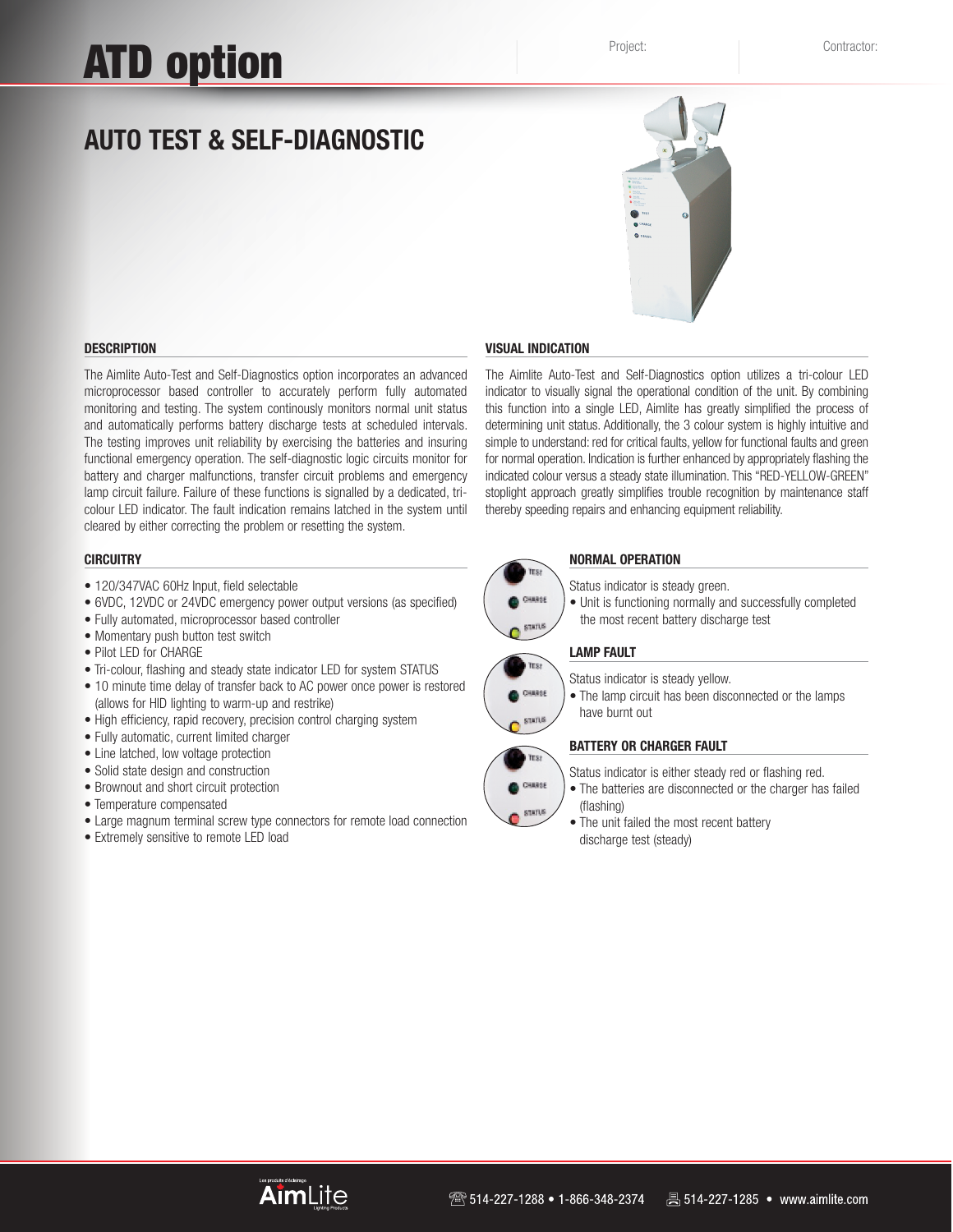# ATD option

# **Auto Test & Self-diagnostic**

#### **OPERATION**

#### **Initialization**

- 1) The Auto-Test can be reset or initialized by first disconnecting the batteries and then turning off the AC power supply. Reconnect the batteries and turn on AC power to complete the reset.
- 2) Upon power-up all automated timers are reset to zero and all status indicators will clear.
- 3) A unit operational status test will be initiated. The STATUS indicator may flash green during this test.
- 4) After successfully completing the test, the STATUS indicator will light steady green.
- 5) Any operational faults will result in the STATUS indicator lighting/flashing in another colour.

#### **Automated Test**

- 1) The internal timer will initiate the appropriate discharge test once every 30 days.
- 2) The test will be delayed by 24 hours if a manual test or power interruption had occurred in the previous 24 hours.
- 3) The CHARGE indicator will turn off and any connected load/lamps will illuminate for 5 or 30 minutes depending on the test scheduled.
- 4) After successfully completing the test, the STATUS indicator will light steady green.
- 5) Any operational faults will result in the STATUS indicator lighting/flashing in another colour.

#### **Manual Test**

- 1) To manually initiate an operational test, press and release the TEST pushbutton.
- 2) The CHARGE indicator will turn off and any connected load/lamps will illuminate.
- 3) The STATUS indicator may briefly flash then go illuminate a steady green.
- 4) The connected load will remain on for 10 mins. (automatic re-transfer delay) and then turn off.
- 5) The CHARGE LED will illuminate steady or flash depending on the required battery recharge.
- 6) After successfully completing the test, the STATUS indicator will light steady green.
- 7) Any operational faults will result in the STATUS indicator lighting/flashing in another colour.

### **DIAGNOSTICS**

## **Battery Condition**

Should the batteries become disconnected, the STATUS indicator will flash red. If the batteries fail to provide the required power during a discharge test, the STATUS indicator will light steady red.

#### **Battery Charger**

Charger output is continously monitored. Should output fail to meet the design parameters, the STATUS indicator will flash red.

#### **Battery Transfer**

Should the system fail to transfer to battery power during an AC power failure, the STATUS indicator will flash red.

#### **Lamps/Connected Load**

Should the lamp heads become disconnected or lamps burn out, the STATUS indicator will flash yellow.

## **CODE COMPLIANCE**

The automated testing performed by the AimLite Auto-Test system has been designed to comply with all of the requirements of the National Fire Code. Every month a 5 minute discharge and diagnostic test checks the operational status of the unit. Every 6 months this test is extended to the full 30 minute, Code required duration. Additionally, following every other 6 month test (or once a year) the unit will repeat the same test 24 hours following the first test. This insures that the battery charger is recharging the battery in accordance with Code requirements as follows:

#### **National Fire Code of Canada - 2010**

# **Section 6.7 Emergency Power Systems and Unit Equipment for Emergency Lighting**

#### **6.7.1.6. Inspection of Equipment**

**...3)** After completion of the test required in Clause (2)(b), the charging conditions for voltage and current and the recovery period shall be tested to ensure that the charging system is functioning in accordance with the manufacturer's specifications.

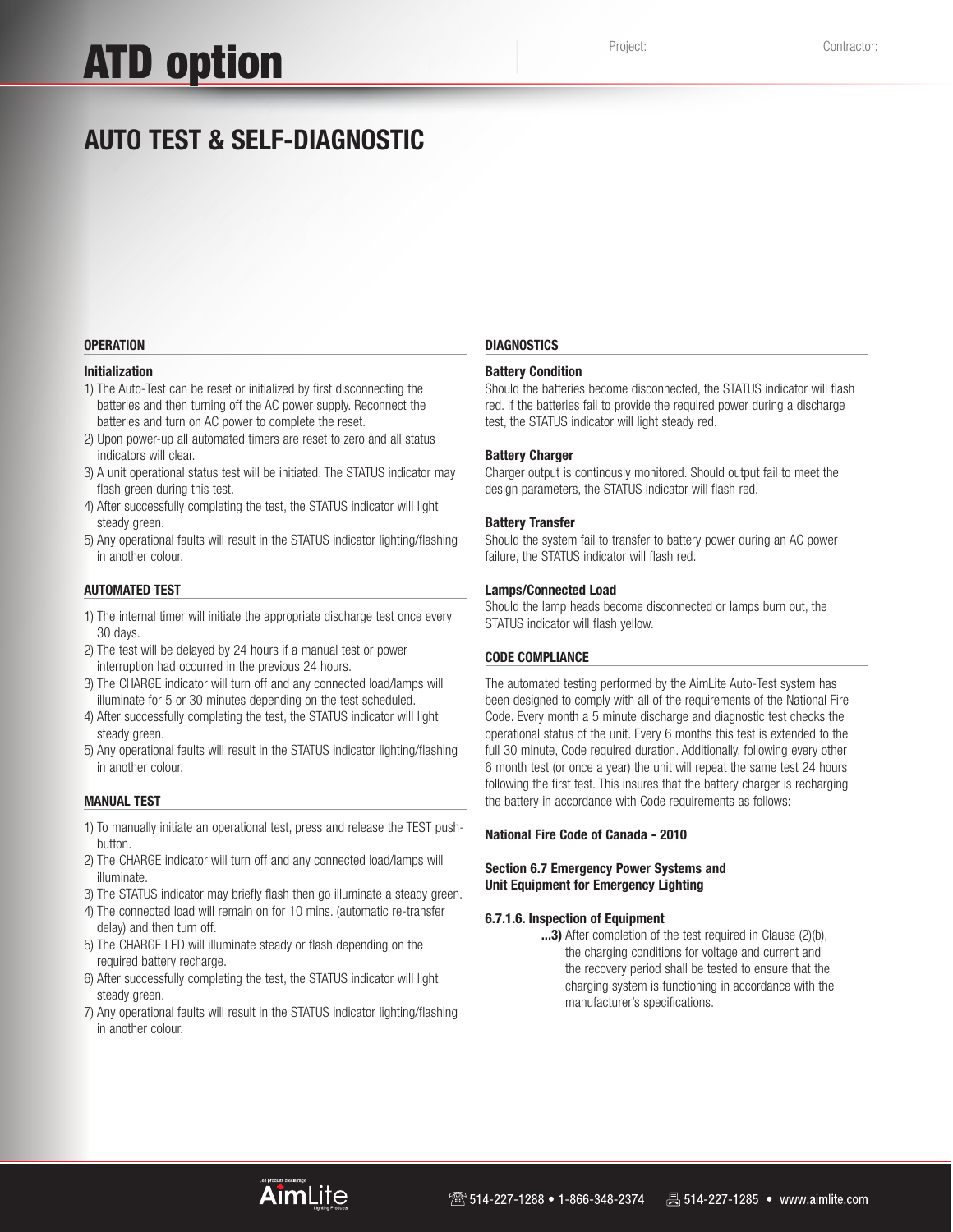# **Auto Test & Self-diagnostic FOR RM SIGNS**



#### **DESCRIPTION**

The Aimlite Auto-Test and Self-Diagnostics option incorporates an advanced microprocessor based controller to accurately perform fully automated monitoring and testing. The system continously monitors normal unit status and automatically performs battery discharge tests at scheduled intervals. The testing improves unit reliability by exercising the batteries and insuring functional emergency operation. The self-diagnostic logic circuits monitor for battery and charger malfunctions, transfer circuit problems and emergency lamp circuit failure. Failure of these functions is signalled by a dedicated, tricolour LED indicator. The fault indication remains latched in the system until cleared by either correcting the problem or resetting the system.

#### **CIRCUITRY**

- 120/347VAC 60Hz Input, field selectable
- Fully automated, microprocessor based controller
- Momentary push button test switch
- Tri-colour, flashing and steady state indicator LED for system STATUS
- High efficiency, rapid recovery, precision control charging system
- Fully automatic, current limited charger
- Line latched, low voltage protection
- Solid state design and construction
- Brownout and short circuit protection
- Temperature compensated
- Extremely sensitive to remote LED load

#### **VISUAL INDICATION**

The Aimlite Auto-Test and Self-Diagnostics option utilizes a tri-colour LED indicator to visually signal the operational condition of the unit. By combining this function into a single LED, AimLite has greatly simplified the process of determining unit status. Additionally, the 3 colour system is highly intuitive and simple to understand. Indication is further enhanced by appropriately flashing the indicated colour versus a steady state illumination. This "RED-ORANGE-GREEN" stoplight approach greatly simplifies trouble recognition by maintenance staff thereby speeding repairs and enhancing equipment reliability.

| I FD indicator | <b>RED</b>            | <b>AC ON</b>                   |
|----------------|-----------------------|--------------------------------|
|                | <b>Flashing RED</b>   | AC problem                     |
| O              | Flashing ORANGE       | LED board problem              |
|                | <b>Flashing GREEN</b> | Battery or low voltage problem |
|                | <b>GREEN/RED</b>      | Self-testing mode              |
| Test switch    |                       |                                |

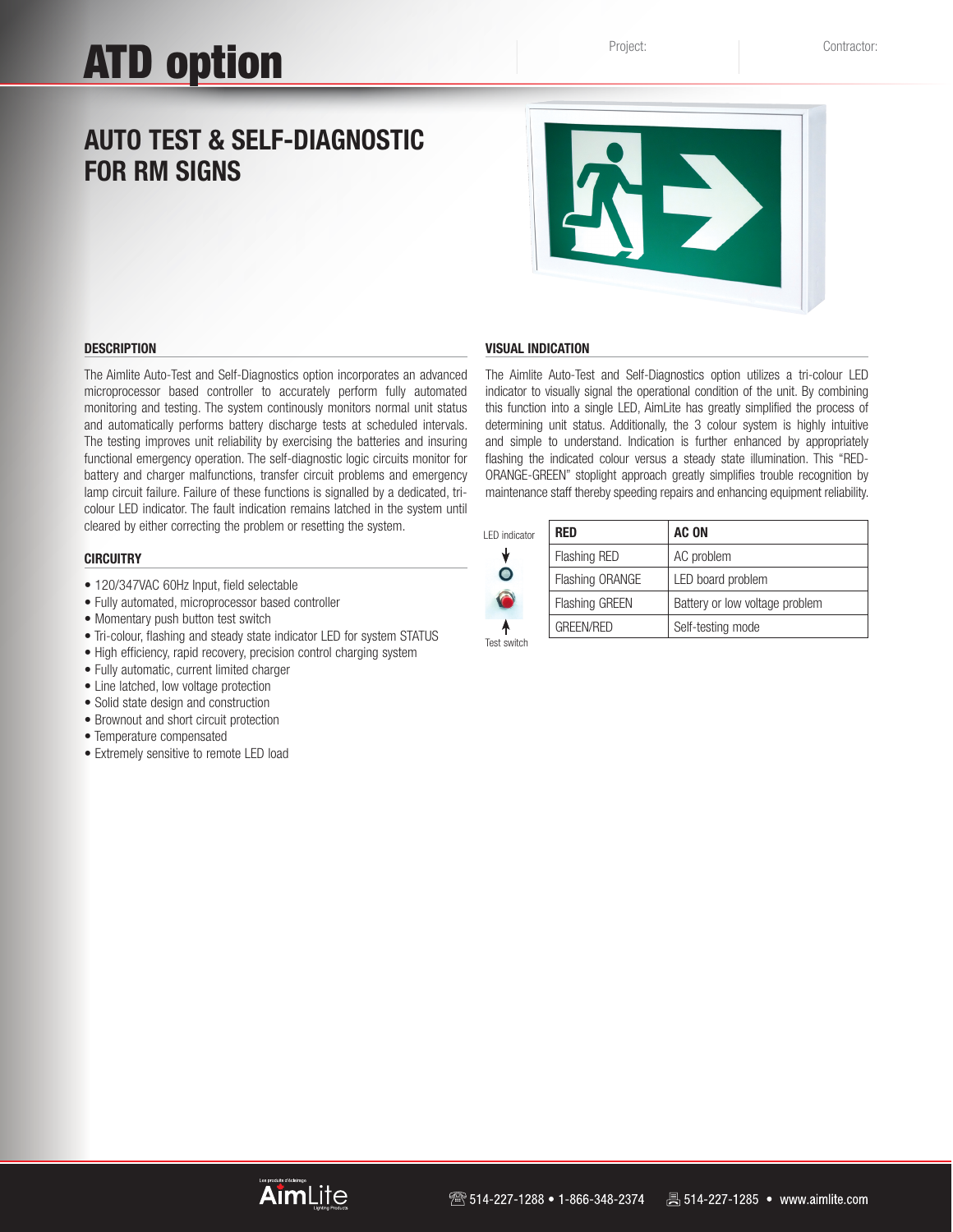# **Auto Test & Self-diagnostic FOR RM SIGNS**



### **Operation**

# **Initialization**

- 1) The Auto-Test can be reset or initialized by first disconnecting the batteries and then turning off the AC power supply. Reconnect the batteries and turn on AC power to complete the reset.
- 2) Upon power-up, all automated timers are reset to zero and all status indicators will clear.
- 3) A unit operational status test will be initiated. The LED indicator may flash green/red during this test.
- 4) After successfully completing the test, the LED indicator will light steady red.
- 5) Any operational faults will result in the LED indicator flashing.

#### **Automated Test**

- 1) The internal timer will initiate the appropriate discharge test once every 30 days.
- 2) The test will be delayed by 24 hours if a manual test or power interruption had occurred in the previous 24 hours.
- 3) The CHARGE indicator will turn off and any connected load/lamps will illuminate for 5, 90 or 120 minutes depending on the test scheduled.
- 4) After successfully completing the test, the LED indicator will light steady red.
- 5) Any operational faults will result in the LED indicator flashing.

# **Manual Test**

- 1) To manually initiate an operational test, press and release the TEST pushbutton.
- 2) The indicator will turn off and any connected load/lamps will illuminate.
- 3) The indicator may briefly flash green/red.
- 4) After successfully completing the test, the LED indicator will light steady red. 5) Any operational faults will result in the LED indicator.

#### **Diagnostic**

# **Battery Condition**

Should the batteries become disconnected, the LED indicator will flash green. If the batteries fail to provide the required power during a discharge test, the LED indicator will light flash in green.

#### **Input Condition**

Should input fail to meet the design parameters, the LED indicator will flash green.

#### **LED Board Condition**

Should the LED become disconnected or burn out, the LED indicator will flash orange.

#### **Code compliance**

The automated testing performed by the Aimlite Auto-Test system has been designed to comply with all of the requirements of the National Fire Code. Every month, a 5 minute discharge and diagnostic test checks the operational status of the unit. Every 6 months, this test is extended to the full discharge, Code required duration. Additionally, following every other 6 month test (or once a year), the unit will repeat the same test 24 hours following the first test. This insures that the battery charger is recharging the battery in accordance with Code requirements as follows:

### **National Fire Code of Canada - 2010**

# **Section 6.7 Emergency Power Systems and Unit Equipment for Emergency Lighting**

## **6.7.1.6. Inspection of Equipment**

**...3)** After completion of the test required in Clause (2)(b), the charging conditions for voltage and current and the recovery period shall be tested to ensure that the charging system is functioning in accordance with the manufacturer's specifications.